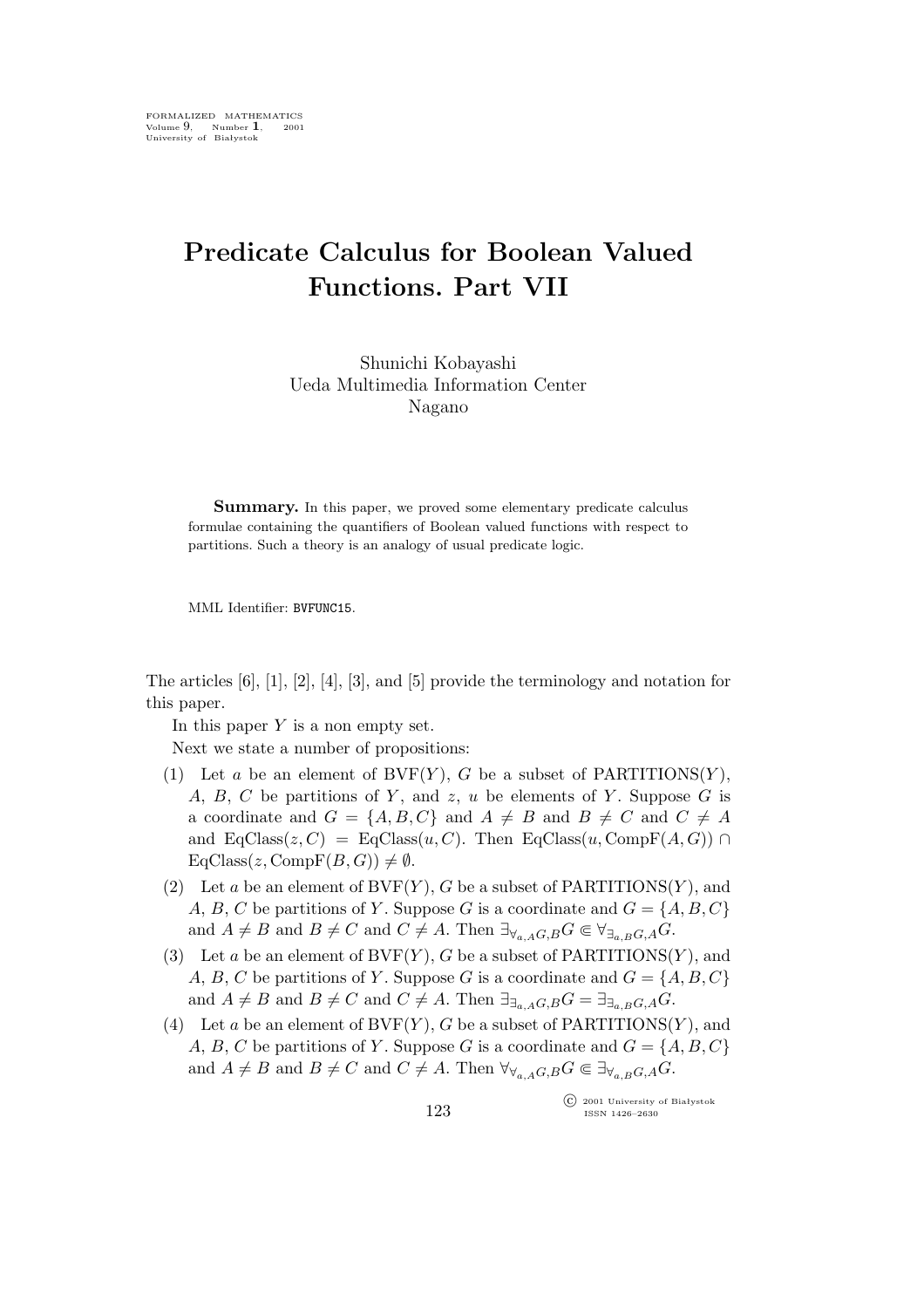## 124 SHUNICHI KOBAYASHI

- (5) Let a be an element of  $BVF(Y)$ , G be a subset of PARTITIONS $(Y)$ , and A, B, C be partitions of Y. Suppose G is a coordinate and  $G = \{A, B, C\}$ and  $A \neq B$  and  $B \neq C$  and  $C \neq A$ . Then  $\forall \forall a, A, G, B$   $\in \exists \exists a, B, G, A$ .
- (6) Let a be an element of  $BVF(Y)$ , G be a subset of PARTITIONS(Y), and A, B, C be partitions of Y. Suppose G is a coordinate and  $G = \{A, B, C\}$ and  $A \neq B$  and  $B \neq C$  and  $C \neq A$ . Then  $\forall_{\forall_{a} A} G, B G \in \forall_{\exists_{a} B} G, A G$ .
- (7) Let a be an element of  $BVF(Y)$ , G be a subset of PARTITIONS(Y), and A, B, C be partitions of Y. Suppose G is a coordinate and  $G = \{A, B, C\}$ and  $A \neq B$  and  $B \neq C$  and  $C \neq A$ . Then  $\forall_{\exists_{a,A}G,B} G \in \exists_{\exists_{a,B}G,A} G$ .
- (8) Let a be an element of  $BVF(Y)$ , G be a subset of PARTITIONS(Y), and A, B, C be partitions of Y. Suppose G is a coordinate and  $G = \{A, B, C\}$ and  $A \neq B$  and  $B \neq C$  and  $C \neq A$ . Then  $\exists_{\forall_{a,A}G,B} G \in \exists_{\exists_{a,B}G,A} G$ .
- (9) Let a be an element of  $BVF(Y)$ , G be a subset of PARTITIONS(Y), and A, B, C be partitions of Y. Suppose G is a coordinate and  $G = \{A, B, C\}$ and  $A \neq B$  and  $B \neq C$  and  $C \neq A$ . Then  $\exists_{\forall_{\forall_{\alpha} \in G, A}G, B}G \in \forall_{\exists_{\forall_{\alpha} \in G, B}G, A}G$ .
- (10) Let a be an element of  $BVF(Y)$ , G be a subset of PARTITIONS(Y), and A, B, C be partitions of Y. Suppose G is a coordinate and  $G = \{A, B, C\}$ and  $A \neq B$  and  $B \neq C$  and  $C \neq A$ . Then  $\exists_{\forall_{\exists_{\alpha} \in G, A}} G, B} G \in \forall_{\exists_{\exists_{\alpha} \in G, B}} G, A} G$ .
- (11) Let a be an element of  $BVF(Y)$ , G be a subset of PARTITIONS(Y), and A, B, C be partitions of Y. Suppose G is a coordinate and  $G = \{A, B, C\}$ and  $A \neq B$  and  $B \neq C$  and  $C \neq A$ . Then  $\exists_{\exists_{\forall_{a},C}G,A}G,B}=\exists_{\exists_{\forall_{a},C}G,B}G,A}G$ .
- (12) Let a be an element of  $BVF(Y)$ , G be a subset of PARTITIONS $(Y)$ , and A, B, C be partitions of Y. Suppose G is a coordinate and  $G = \{A, B, C\}$ and  $A \neq B$  and  $B \neq C$  and  $C \neq A$ . Then  $\exists_{\exists_{\exists_{C}} \subset G, A} G, B} G = \exists_{\exists_{\exists_{C}} \subset G, B} G, A} G$ .
- (13) Let a be an element of  $BVF(Y)$ , G be a subset of PARTITIONS(Y), and A, B, C be partitions of Y. Suppose G is a coordinate and  $G = \{A, B, C\}$ and  $A \neq B$  and  $B \neq C$  and  $C \neq A$ . Then  $\forall_{\forall_{\forall_{\alpha} C} G, A} G, B} G \in \exists_{\forall_{\forall_{\alpha} C} G, B} G, A} G$ .
- (14) Let a be an element of  $BVF(Y)$ , G be a subset of PARTITIONS(Y), and A, B, C be partitions of Y. Suppose G is a coordinate and  $G = \{A, B, C\}$ and  $A \neq B$  and  $B \neq C$  and  $C \neq A$ . Then  $\forall_{\forall_{\exists_{\alpha} C, G, A}} G, B} G \in \exists_{\forall_{\exists_{\alpha} C, G, B}} G, A} G$ .
- (15) Let a be an element of  $BVF(Y)$ , G be a subset of PARTITIONS $(Y)$ , and A, B, C be partitions of Y. Suppose G is a coordinate and  $G = \{A, B, C\}$ and  $A \neq B$  and  $B \neq C$  and  $C \neq A$ . Then  $\forall_{\forall_{\forall_{\alpha} \in G, A}G, B} G \in \exists_{\exists_{\forall_{\alpha} \in G, B}G, A} G$ .
- (16) Let a be an element of  $BVF(Y)$ , G be a subset of PARTITIONS $(Y)$ , and A, B, C be partitions of Y. Suppose G is a coordinate and  $G = \{A, B, C\}$ and  $A \neq B$  and  $B \neq C$  and  $C \neq A$ . Then  $\forall_{\forall_{\exists_{\alpha} \in G, A}} G, B} G \in \exists_{\exists_{\exists_{\alpha} \in G, B}} G, A} G$ .
- (17) Let a be an element of  $BVF(Y)$ , G be a subset of PARTITIONS $(Y)$ , and A, B, C be partitions of Y. Suppose G is a coordinate and  $G = \{A, B, C\}$ and  $A \neq B$  and  $B \neq C$  and  $C \neq A$ . Then  $\forall_{\forall_{Y_{\alpha},C}G,G,B}G \in \forall_{\exists_{\forall_{\alpha},C}G,B}G,AG$ .